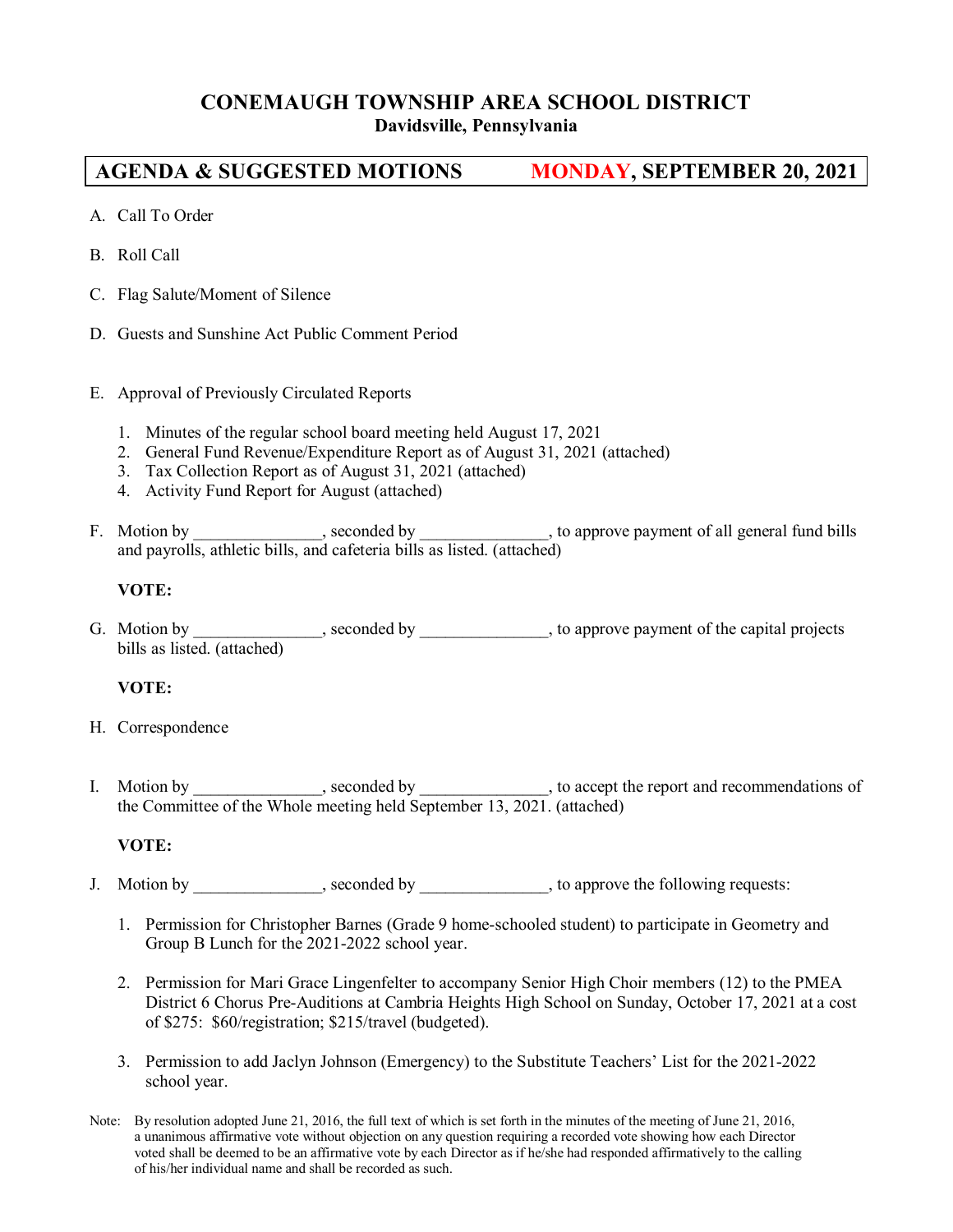Agenda & Suggested Motions September 20, 2021

- 4. Permission to enter into an Agreement with Bedford-Somerset Developmental and Behavioral Health Services to provide Student Assistance Program and Consultation Services for the 2021-2022 school year at a cost of \$54 per hour, with the total cost not to exceed \$5,000. (hourly rate same for last eight years)
- 5. Permission for the following individuals to serve as volunteers during the 2021-2022 school year:

| <b>Elementary School</b> |
|--------------------------|
| <b>Elementary School</b> |
| Junior High Football     |
| Junior High Softball     |
| <b>Elementary School</b> |
| <b>Elementary School</b> |
| <b>Elementary School</b> |
| <b>Elementary School</b> |
| <b>Elementary School</b> |
| <b>Elementary School</b> |
|                          |

6. Acknowledgment of receipt of changes in Occupation Valuation Classification as follows: Marion F. Ott – Retired; Raymond A. Ott – Retired.

#### **VOTE:**

K. Motion by \_\_\_\_\_\_\_\_\_\_\_, seconded by \_\_\_\_\_\_\_\_\_, to accept the proposal from Envision Architecture Inc. to provide Architectural Services for the renovation of the Restrooms and Ancillary Spaces at the Elementary School at a cost of \$21,500 (plus reimbursable expenses).

#### **VOTE:**

L. Motion by \_\_\_\_\_\_\_\_\_\_\_\_, seconded by \_\_\_\_\_\_\_\_\_\_\_\_, to require those requesting an exemption pursuant to Section 3 of the August 31, 2021 Face Covering Order of the Acting Secretary of the Pennsylvania Department of Health, to provide a written and signed affirmation of a qualified healthcare practitioner, duly licensed in the Commonwealth of Pennsylvania, that a student, staff member or visitor in fact, qualifies for such exemption so claimed. The vast number of exemptions claimed by students and staff to this point in time, together with the increased incidences of COVID-19 within the District, necessitate this change in procedure.

# **VOTE:**

M. Motion by example by seconded by the second by the Board Secretary to cast votes for election of the following candidates for PSBA offices as listed:

| Sabrina Backer        | President Elect                                        |
|-----------------------|--------------------------------------------------------|
| <b>Allison Mathis</b> | Vice President                                         |
| Edward Brown          | East Zone Representative                               |
| Justin Warren         | Section 7 Advisor                                      |
| Richard Frerichs      | PSBA Insurance Trustee (term ending December 31, 2024) |
| William LaCoff        | PSBA Insurance Trustee (term ending December 31, 2024) |
| Nathan Mains          | PSBA Insurance Trustee (term ending December 31, 2024) |

# **VOTE:**